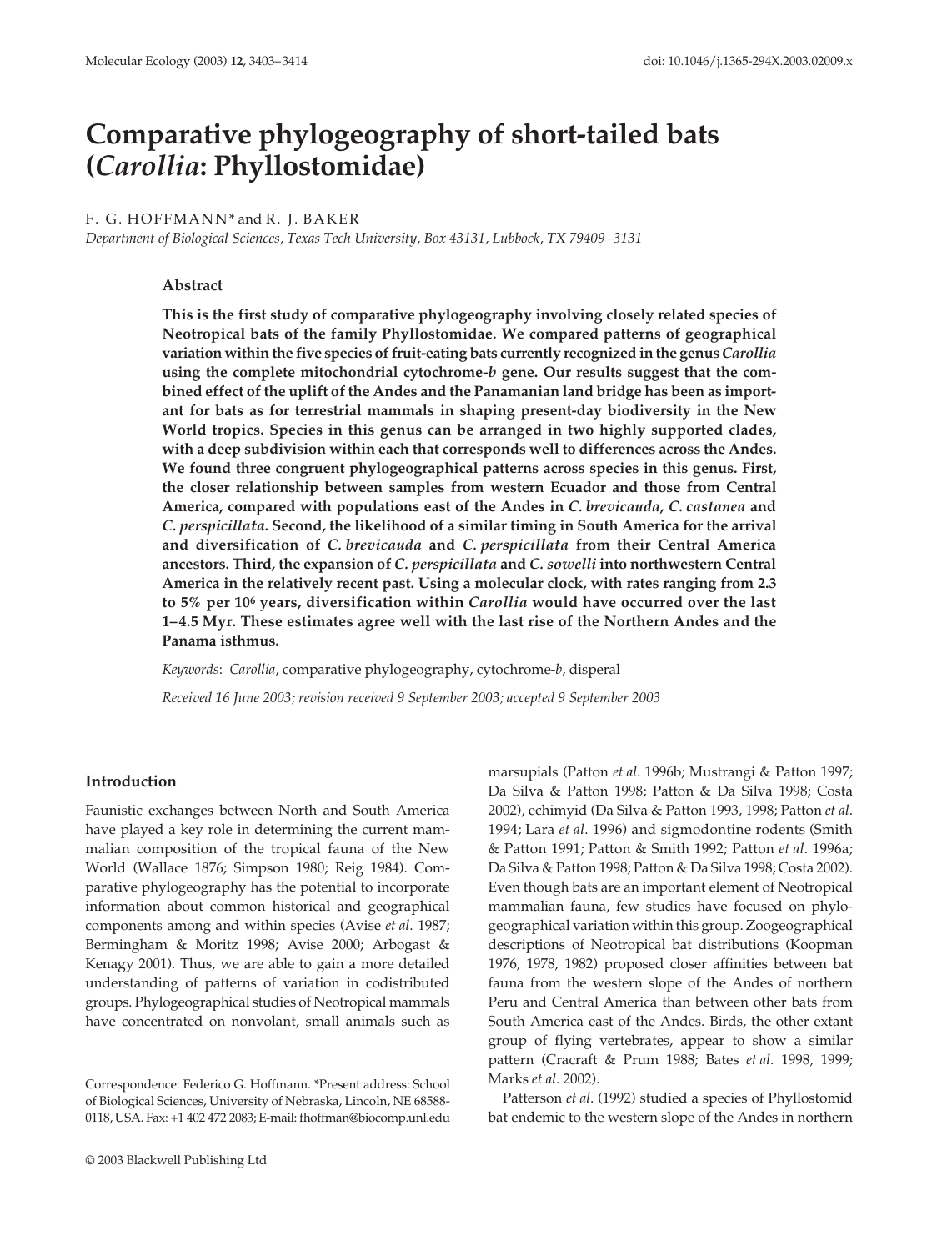Peru (*Artibeus fraterculus*), and proposed two alternative scenarios for the biogeographical origin of the highly endemic fauna of this region. In both cases, the Andes played a central role as a barrier to gene flow. They concluded that either the fauna west of the Andes was the product of a vicariant event associated with Andean orogeny, or alternatively, this species was the product of migration along the Pacific from Central America. In a first attempt to understand the general patterns of phylogeographical variation in phyllostomid bats in the New World tropics, Ditchfield & Burns (1998) analysed levels of genetic variation within and between populations of birds and bats. Later, Ditchfield (2000) focused on the patterns of phylogeographical variation in four species of Neotropical bats (*Artibeus lituratus*, *Carollia perspicillata*, *Glossophaga soricina* and *Sturnira lilium*) and compared them with previous work done on rodents and marsupials (Smith & Patton 1991; Patton & Smith 1992; Da Silva & Patton 1993, 1998; Patton *et al*. 1994, 1996a,b; Lara *et al*. 1996; Mustrangi & Patton 1997). He concentrated on the Atlantic versant of South America, north of 30°S, with only limited samples coming from either the Pacific versant of the Andes or Central America. The two studies found that both volant groups presented a similar pattern, with lower levels of intraspecific variation than nonvolant groups (marsupials and rodents), and showed that over the Atlantic versant of the Andes nonvolant mammals exhibit a higher degree of geographically defined genetic divergence than do bats. Ditchfield (2000) presented additional data for 13 species, which were found to follow the same trend reported for the four species that were sampled more intensively. However, elucidation of the role of the Andes as a barrier to gene flow and the issue of the origin of the bat fauna of the western slope of the Andes remained open.

Short-tailed bats of the genus *Carollia* are an appropriate choice to compare the patterns of variation of codistributed, closely related species because they are, for the most part, widely distributed (Fleming 1988) in the New World tropics (Fig. 1). Interspecific variation within the genus at the morphological and genetic level has been relatively well studied (see Pine 1972; McLellan 1984; Owen *et al*. 1984; Lim & Engstrom 1998; Wright *et al*. 1999). Also, there are detailed altitudinal records from the Peruvian Andes (Patterson *et al*. 1996; Solari *et al*. 2001) and samples of the three South American species found on both sides of the Andes are available. Based on the mitochondrial cytochrome-*b*, Wright *et al*. (1999) found strong support for the monophyly of the genus and for resolving phylogenetic relationships among species (Fig. 2). Three of the species in the genus can be collected on both sides of the South American Andes, allowing us to test models of diversification across the Andes. Given the ability to fly, we would expect dispersal to play a stronger role than vicariance in shaping bat phylogeographical patterns of variation. An event of the magnitude



**Fig. 1** Geographic distribution of shorttailed bats of the genus *Carollia*, modified from Pine (1972), with phylogroups within each species identified by closed lines. Numbers correspond to the phylogroups defined in the text. In the case of *C. perspicillata*, sampling localities for the basal branch and phylogroup 2 are identified by arrows.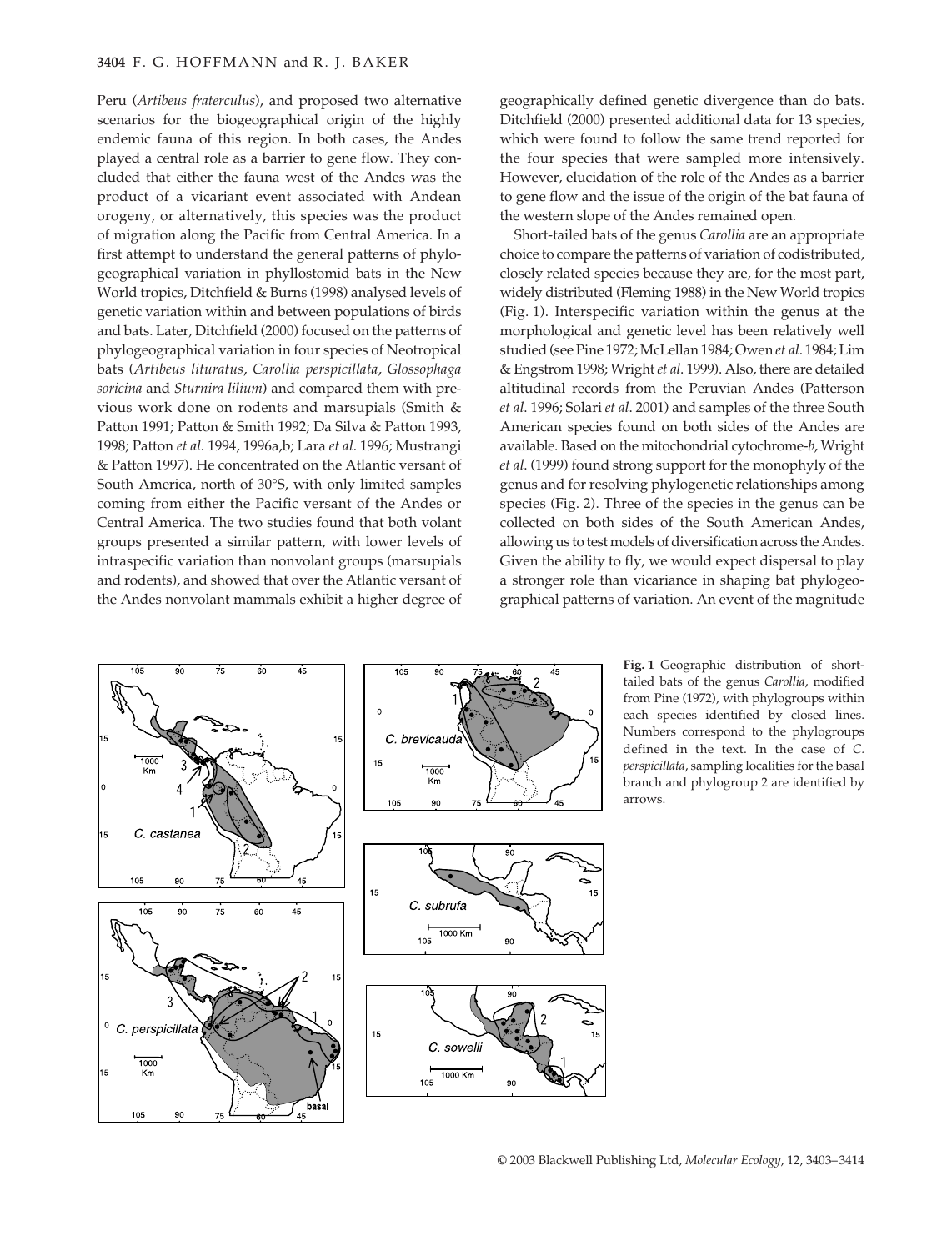

**Fig. 2** Phylogenetic relationships among species in the genus *Carollia*, with parsimony bootstrap support values (adapted from Wright *et al*. 1999).

of the elevation of the Andes provides an opportunity to test this view. Had the rise of Andes produced a vicariant episode, we would expect to find similar values of genetic distances in intraspecific comparisons between populations on the two sides of these mountains. As geological reconstructions indicate a date of 2–5 Ma for the latest elevation episode in the Andes of northern South America (Gregory-Wodzicki 2000), we would also expect these divergences to be relatively deep within each of the species. However, shallow nodes would favour recent dispersal as a more plausible explanation, whereas discordances in divergence values among species would suggest the lack of a common history resulting from the elevation of these mountains. Further, phylogeographical variation within each species can potentially reveal the patterns of dispersal in each case.

The purposes of this study were: (i) to explore the patterns of phylogeographical variation in a suite of codistributed species of short-tailed bats of the genus *Carollia*; (ii) attempt a biogeographical reconstruction of speciation in the group; (iii) investigate the processes underlying intraspecific diversification in the genus based on concordance among in phylogeographical structure in codistributed species; and (iv) assess relationships between samples on the western side of the Andes to samples in Middle America and the Amazon basin to shed light on the origin of this fauna.

# **Materials and methods**

#### *Molecular techniques*

Genomic DNA was extracted from liver, kidney or muscle tissue preserved by freezing, lysis buffer, or ethanol using either a phenol/PCI protocol (Longmire *et al*. 1997) or an SDS/proteinase K/NaCl extraction and alcohol precipitation protocol (Miller *et al*. 1988; Maniatis *et al*. 1992). The complete mitochondrial cytochrome*-b* gene was amplified and sequenced using the procedures described by Hoffmann & Baker (2001) with the addition of the sequencing primers gini1L (5′-AAAGCCACCCTCACCCGATTC-3′), Phyllo3L (5′-CGAGCATCTATATTCTTTATCTGCC-3′) and Uro3L (5′-AGACAAAGCTACCCTCACTCC-3′). DNA sequences were generated using an ABI Prism 310 Genetic Analyser (ABI). Sequences were verified and aligned using sequencher (v. 3.1.1, Gene Code Corp.).

#### *Data analyses*

A total of 67 specimens of *Carollia* were included in this study (GenBank Accession nos AF187017–AF187026 and AF511951–AF512006), in addition to samples of *Glyphonycteris silvestris* used as the outgroup (GenBank Accession no. AY380746). A list of specimens examined and their sampling localities are given in the Appendix.

Uncorrected pairwise distance comparisons are reported for comparison with other studies, whereas net distances were used in cases where a temporal component was estimated. MODELTEST (Posada & Crandall 1998) was used to select the best fitting model of nucleotide substitution. Based on the likelihood ratio test we selected a GTR model (Rodriguez *et al.* 1990) with among sites rate variation ( $\alpha$  = 1.03) and a proportion of invariant sites (pinvar = 0.55). Neighbour-joining (NJ; Saitou & Nei 1987), maximum parsimony (MP) and maximum likelihood (ML) searches were implemented in paup\* v. 4.0b10 (Swofford 1999). NJ and ML searches were carried out under the settings selected in MODELTEST. Parsimony and likelihood heuristic searches were performed using 25 random additions of taxa and the tree bisection–reconnection (TBR) branchswapping algorithm. In maximum parsimony, all nucleotide changes and codon positions were weighted equally. In addition, we performed a full search using MRBAYES v. 2.01 (Huelsenbeck & Ronquist 2001), setting *Glyphonycteris* as outgroup and running four chains for  $2 \times 10^6$  generations. After reaching stationarity  $(5 \times 10^5$  generations) trees were saved every 1000 generations and a majority rule consensus of 1500 trees was constructed to estimate posterior probabilities. Bootstrap support (bs; Felsenstein 1985) for the nodes was evaluated using 1000 pseudoreplicates with full heurisitic mode in parsimony.

Patterns of phylogeographical variation within *Carollia brevicauda*, *C. castanea*, *C. perspicillata* and *C. sowelli* were explored using a combination of phylogenetic and population genetics tools. Within each species, samples sharing a recent common history and geographical location were pooled together into phylogroups. DNASP v. 3.53 (Rozas  $\&$ Rozas 1999) was used to obtain estimates of haplotype and nucleotide diversity within each of the groups with more than four samples. Genetic variation was partitioned into within and among phylogroups using an analysis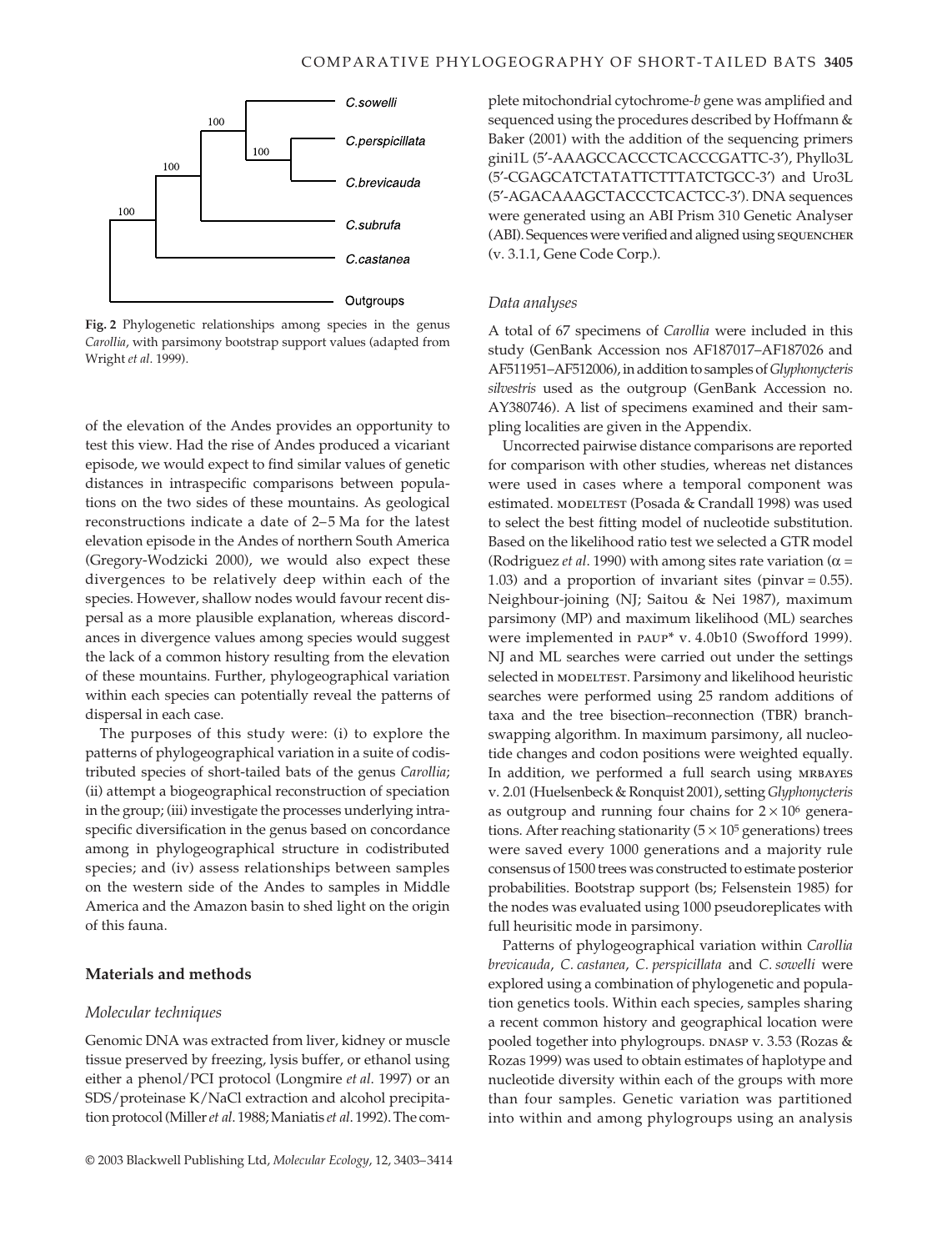of molecular variance (amova, Excoffier *et al*. 1992) as implemented by arlequin v. 2001 (Schneider *et al*. 2001), based on estimates of  $\Phi_{ST}$ , an analogue to  $F_{ST}$  (as calculated by Hudson *et al*. 1992). Two estimates of nucleotide diverity were estimated: the first based on the number of pairwise differences  $(\theta_{\pi})$ , and the second based on the number of segregating sites (θ*s*). In order to interpret the estimated values for these two parameters, we computed Tajima's *D-*statistic (Tajima 1989a), which under neutral conditions is expected to have negative values if the population is recovering from a bottleneck (Tajima 1989b). Mismatch distributions, which are histograms of absolute pairwise differences, were explored within each phylogroup. Simulation studies have shown that mismatch distribution are expected to be unimodal in populations expanding from a single source or recovering from a bottleneck (Slatkin & Hudson 1991).

# **Results**

## *Description of data*

A total of 1140 base pairs comprising the entire mitochondrial cytochrome*-b* gene were obtained for each specimen examined. Within *Carollia* 820 positions were invariant and 320 were variable. A summary of the patterns of variation in the genus and within each of the species is presented in Table 1. Haplotype diversity ranged from 0.67 (*C. subrufa*) to 1.0 (*C. brevicauda* and *C. castanea*). Haplotype and nucleotide diversity were lowest in *C. subrufa* (potentially due to the small sample size) and highest in *C. castanea*.

# *Phylogenetic analyses*

NJ, MP, ML and Bayesian analyses (BA) supported the same interspecific relationships presented by Wright *et al*. (1999). In all trees (Figs 2 and 3), *C. castanea* is sister to a clade that included the other four species in the genus. Within this clade, *C. subrufa* was sister to the remainder of the genus. In MP, heuristic searches found 3619 equally parsimonius trees 818 steps long. A strict consensus matches the species phylogeny shown in Fig. 3, with unresolved nodes restricted to the tips. Cytochrome-*b* haplotypes formed monophyletic groups in agreement with species designations with boostrap support in MP that ranged from 69 to 100% (Fig. 3). The only exception was *C. sowelli*, because haplotypes from this species did not form a monophyletic group under ML or BA, with samples of *C. sowelli* from Costa Rica and Panama as sister to the *C. brevicauda* and *C. perspicillata* clade, and sister to a clade formed by samples of *C. sowelli* samples from Guatemala, Honduras and Mexico. A tree in which we constrained *C. sowelli* to be monophyletic was not significantly different from an unconstrained search in Kishino & Hasegawa (1989) and Shimodaira & Hasegawa (1999) topology tests. Monophyly of *C. brevicauda*, *C. castanea*, *C. perspicillata* and *C. subrufa* was supported by high posterior probabilities in BA ( $pp \geq 95\%$ ).

# *Intraspecific phylogeography*

Levels of variation within *C. brevicauda*, *C. perspicillata*, *C. sowelli* and *C. subrufa* were similar, with average uncorrected intraspecific distances ranging from 1.3 to 2.0% (Table 2),

**Table 1** Summary of the variation found in the mitochondrial cytochrome-*b* gene within species in the genus *Carollia*

|                  | Number of<br>specimens | Number of<br>haplotypes | Number of Polymorphic sites |              |              |    |
|------------------|------------------------|-------------------------|-----------------------------|--------------|--------------|----|
| Species          |                        |                         | 1st position                | 2nd position | 3rd position | AA |
| C. brevicauda    | 13                     | 13                      | 10                          |              | 71           |    |
| C. castanea      |                        | 17                      | 19                          |              | 156          | 15 |
| C. perspicillata | 20                     | 18                      |                             |              | 65           |    |
| C. sowelli       | 14                     | 11                      | 18                          |              | 43           | 13 |
| C. subrufa       | З                      |                         |                             |              | 16           |    |
| Total            | 67                     | 61                      | 51                          | 10           | 259          | 39 |

|                  | C. brevicauda    | C. perspicillata | C. sowelli       | C. subrufa       | C. castanea     |
|------------------|------------------|------------------|------------------|------------------|-----------------|
| C. brevicauda    | $1.98 \pm 0.11$  |                  |                  |                  |                 |
| C. perspicillata | $3.67 \pm 0.02$  | $1.46 \pm 0.05$  |                  |                  |                 |
| C. sowelli       | $4.95 \pm 0.03$  | $4.79 \pm 0.02$  | $1.58 \pm 0.17$  |                  |                 |
| C. subrufa       | $7.35 \pm 0.05$  | $7.71 \pm 0.04$  | $6.73 \pm 0.05$  | $1.33 \pm 0.14$  |                 |
| C. castanea      | $12.05 \pm 0.03$ | $11.82 \pm 0.03$ | $11.32 \pm 0.02$ | $11.54 \pm 0.06$ | $5.28 \pm 0.24$ |

**Table 2** Inter- and intraspecific pairwise distance comparisons among and within *Carollia brevicauda*, *C. castanea*, *C. perspicillata*, *C. sowelli* and *C. subrufa* using the uncorrected percentage of sequence divergence. Average distance ± SE expressed as percentage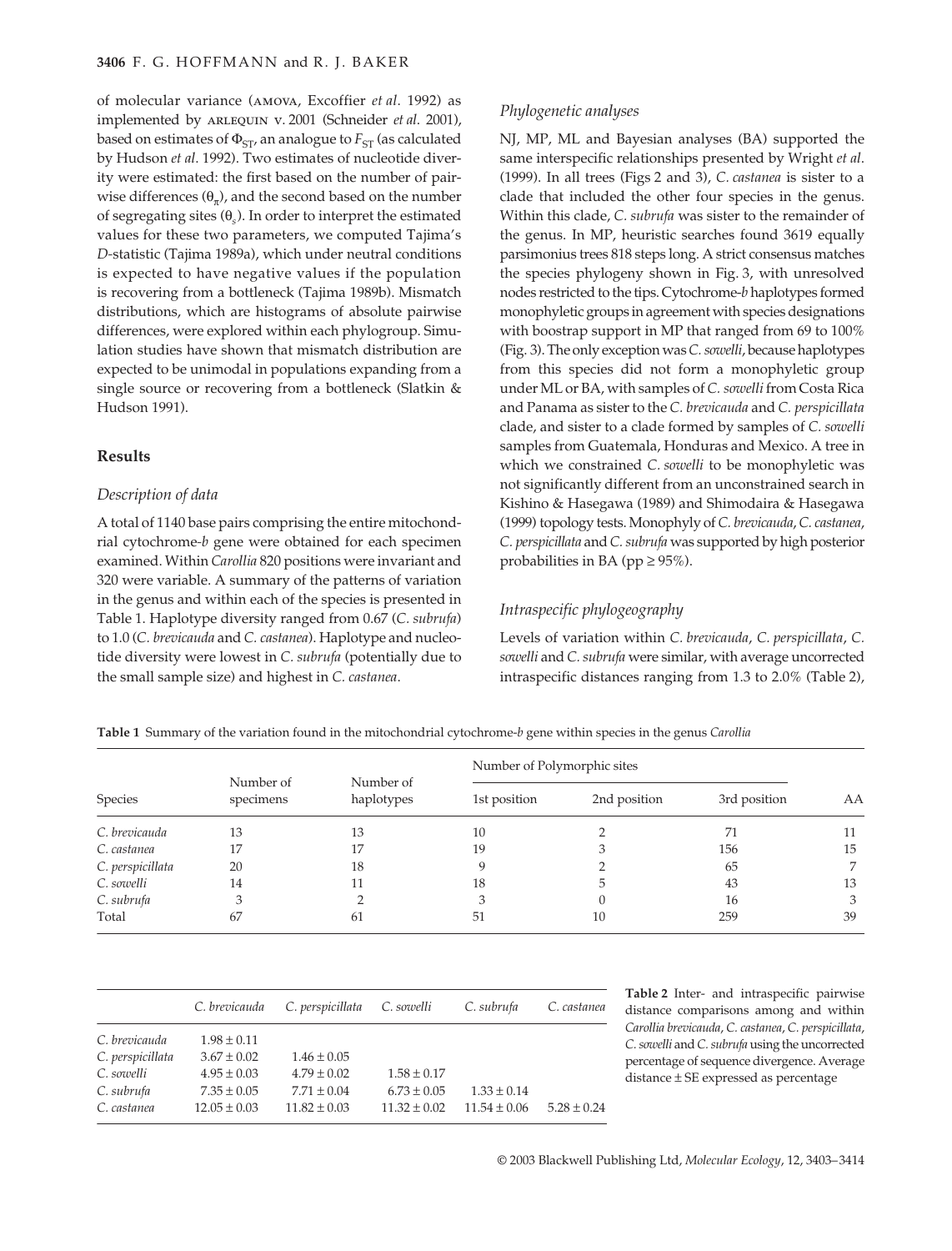

**Fig. 3** One of the 3619 most parsimonious trees, with bootstrap support values provided above the corresponding nodes, and posterior probabilities from Bayesian analysis below. Differences among all these trees are restricted to the tips. Vertical bars and their number identify the different phylogroups and colours correspond to present and reconstructed geographical areas. Red corresponds to Central America, black to South America, and blue to the uncertain portions of the tree.

whereas *C. castanea* had higher values of intraspecific variation, with average divergence from all pairwise comparisons of 5.3%, suggesting that more than one species would be lumped under this nominal species. *C. subrufa* was represented by three specimens from the extremes of its distribution, with average pairwise distances of 1.3%.

*Carollia brevicauda*. Intraspecific comparisons within *Carollia brevicauda* ranged from 0.2 to 3.2%. Samples from this species were grouped into two allopatric sister clades (Fig. 3), with high bootstrap support values (bs  $\geq$  89%, pp = 100%) for both. Average pairwise distance between these two phylogroups was 3.0%. The first phylogroup (labelled 1 in Figs 1 and 3) includes samples from eastern Panama, Ecuador (east and west slope of the Andes), Bolivia and Peru  $(N = 11)$ , average pairwise distance within the group of 1.1%), and the second phylogroup (2 in Figs 1 and 3) includes samples from Guyana, Suriname and Venezuela ( $N = 4$ , average pairwise distance within the group of 1.1%). Variation within phylogroups accounted for 41% and variation among phylogroups accounted for 59% of the molecular variance. Estimates of Tajima's *D* were negative in both cases (but not significantly different from 0).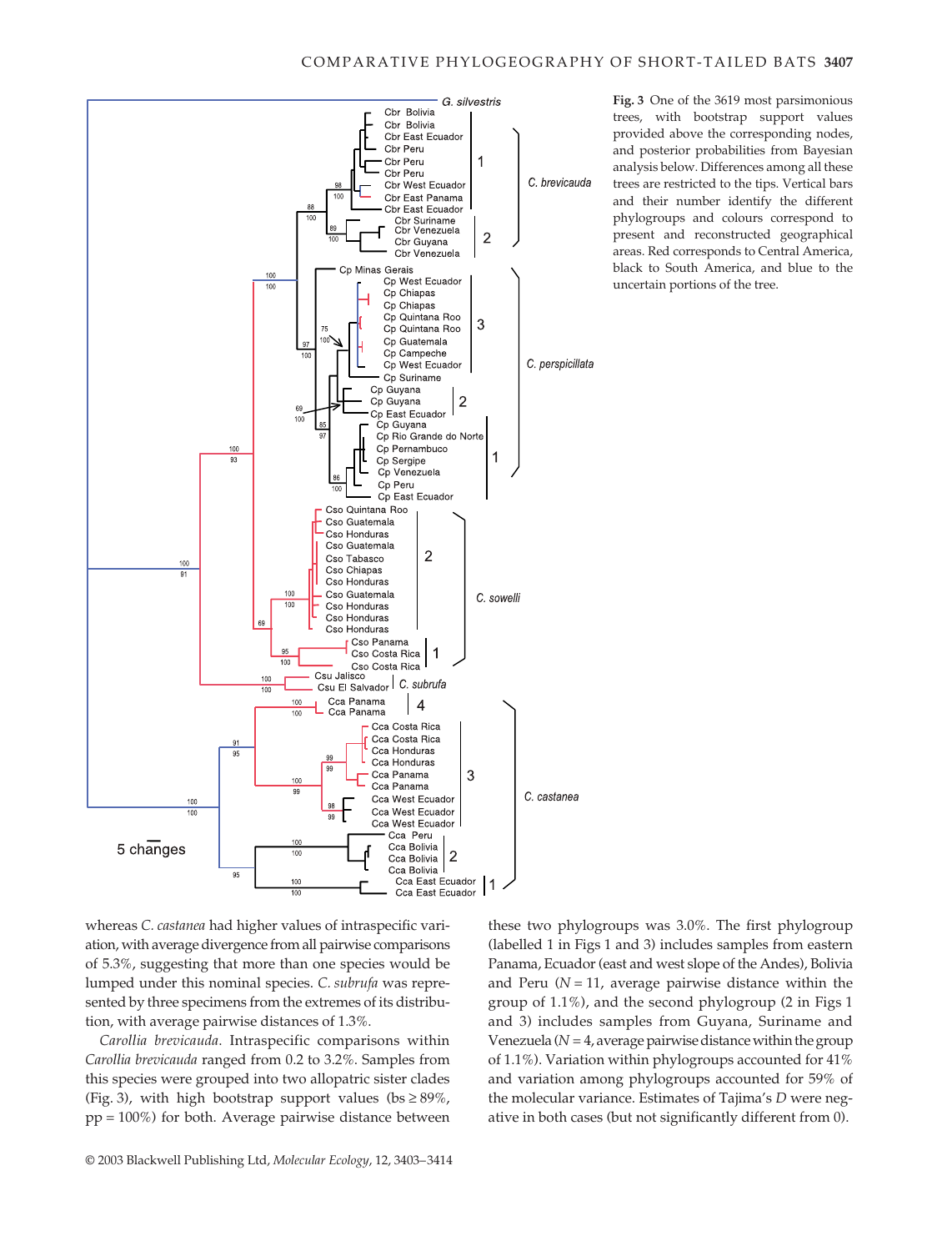Intraspecific comparisons in *C. perspicillata*, the most widespread species in the genus, ranged from 0 to 2.4%, and averaged 1.5%. We found two haplotypes shared by two individuals in this species, both found in the northern area of Central America. One of was shared by specimens from two localities in Chiapas (Mexico), and the other was shared by a specimen from Campeche, in Mexico, and a specimen from Guatemala. *C. perspicillata* presents a complex phylogeographical pattern. The most basal sample within *C. perspicillata*, was from Minas Gerais in the Atlantic coast of Brazil, followed by three equidistant groups. The first group (1 in Figs 1 and 3) included samples from Brazil, eastern Ecuador, Guyana, Peru and Venezuela (*N* = 7; average pairwise distance of 0.7%); the second (2 in Figs 1 and 3) included samples from eastern Ecuador and Guyana  $(N = 3)$ ; average pairwise distance of 1.1%); and the last (3) in Figs 1 and 3) included samples from Suriname, Middle America and western Ecuador  $(N = 9)$ ; average pairwise distance of 0.6%). Genetic differences among the four lineages mentioned above accounted for 60% of the variation, and within lineage variation accounted for 40%. Support for each of the three phylogroups was high in BA ( $pp = 100\%$ ), and moderate to high in bootstrap ( $bs = 86, 69$ and 75, respectively). Estimates of *D* were negative in the case of the first  $(N = 7)$  and third  $(N = 9)$  groups (Table 2).

Intraspecific comparisons within *C. sowelli* ranged from 0 to 4.1%, and averaged 1.6%. Samples of this species can be grouped into two highly supported, allopatric phylogroups (bs  $\geq$  95%, pp  $\geq$  99%), with an average pairwise distance between them of 3.6%. A southeastern phylogroup (1 in Figs 1 and 3) comprising samples from Costa Rica and western Panama  $(N = 3)$ , average distance within the group of 1.8%), and a northwestern phylogroup (2 in Figs 1 and 3) that included samples from Honduras, Guatemala and Mexico  $(N = 11)$ , average distance within the group of 0.2%). We found one haplotype shared by four specimens from four different localities (Guatemala, Honduras, and the Mexican states of Tabasco and Chiapas). The within-group component of the amova accounted for 16%, and the among-group component for 84% of the observed molecular variation. Estimates of  $\theta$  in the northwestern phylogroup yielded negative results for Tajima's *D* statistic (*P* < 0.05; Table 2).

Pairwise comparisons within *C. castanea* ranged from 0.08 to 8.3%, with an average of 5.3%. Samples from this species can be arranged into four highly supported ( $bs \ge$ 91%,  $pp \ge 95%$ , genetically quasi-equidistant, geographically distinct groups, with average genetic distance among them of 7.1%. The first group (1 in Figs 1 and 3) includes two representatives from Ecuador east of the Andes (1.1% divergent from each other), the second (2 in Figs 1 and 3) included samples from Bolivia and Peru (*N* = 4, average pairwise distance within the group of 1%), the third (3 in Figs 1 and 3) included samples from western Panama,

Ecuador west of the Andes, Costa Rica and Honduras (*N* = 9, average pairwise distance within the group of 1.5%), and the fourth included two samples from eastern Panama (0.2% distance between them). Estimates of *D* for the phylogroups 1 (Bolivia and Peru) and 3 (Central America and W Ecuador) were not significantly different from 0 (Table 2). Results from the amova show that the amongphylogroups component accounts for 82.4% of the molecular variance, whereas the within-phylogroups component accounts for the other 17.6%. Genetic distances among these four phylogroups are similar to interspecific comparisons within the *brevicauda*, *perspicillata*, *sowelli*, and *suburufa* clade.

Three of the species: *C. brevicauda*, *C. castanea* and *C. perspicillata* can be found in tropical South America on both sides of the Andes. Genetic distance comparisons between populations on opposite sides of the Andes, in Ecuador, ranged from 1.2% in *C. brevicauda* to 7.8% in *C. castanea* (Table 3), whereas comparisons of populations in Central America with western Ecuador ranged from 0.4% in *C. perspicillata* to 2.7% in *C. castanea*. In all three cases populations from western Ecuador are more closely related to samples in Central America than to populations in eastern Ecuador.

Shared haplotypes among different localites were found only in samples of *C. perspicillata* and *C. sowelli* from the northern portion of Central America (Guatemala, Honduras, and the Mexican states of Campeche, Chiapas and Quintana Roo). Observed mismatch distributions were unimodal for



**Fig. 4** Expected (solid) and observed (dashed) mismatch distributions among haplotypes of the northwestern phylogroup of *Carollia perspicillata* (upper) and *C. sowelli* (lower) under a model of population growth.

© 2003 Blackwell Publishing Ltd, *Molecular Ecology*, 12, 3403–3414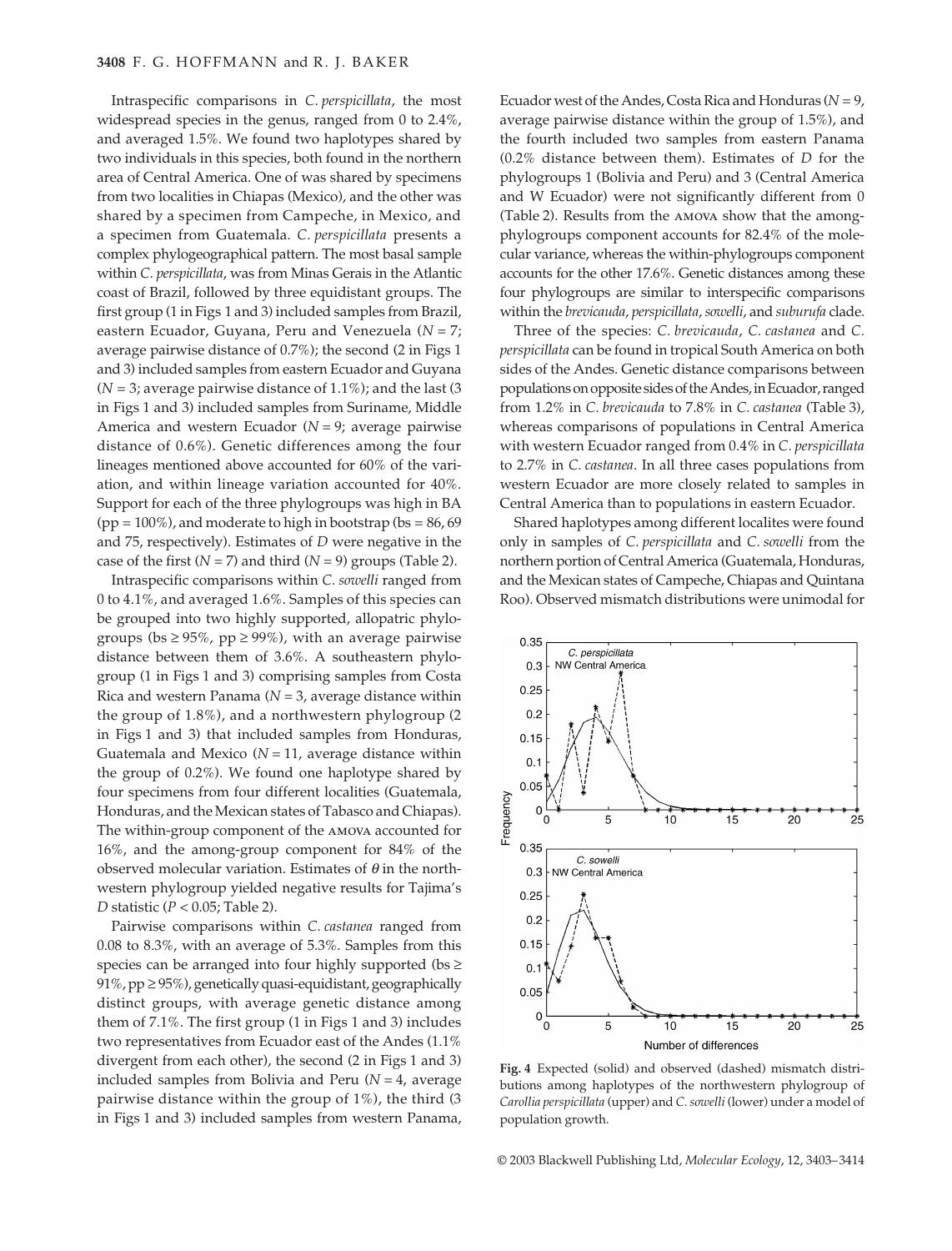|                        | N              | Haplotypes     | $\theta_{\pi}$ | $\theta_{s}$ | Tajima's D           |
|------------------------|----------------|----------------|----------------|--------------|----------------------|
| Carollia brevicauda    |                |                |                |              |                      |
| Phylogroup 1           | 4              | 4              | 0.0137         | 0.0139       | $-0.09896$ (NS)      |
| Phylogroup 2           | 9              | 9              | 0.0110         | 0.0149       | $-1.31336$ (NS)      |
| Carollia castanea      |                |                |                |              |                      |
| Phylogroup 1           | 2              | $\overline{2}$ | 0.0114         | 0.0114       | NA                   |
| Phylogroup 2           | 4              | 4              | 0.0095         | 0.0100       | $-0.5566$ (NS)       |
| Phylogroup 3           | 9              | 9              | 0.0153         | 0.0142       | $0.3761$ (NS)        |
| Phylogroup 4           | $\overline{2}$ | $\overline{2}$ | 0.0263         | 0.0263       | <b>NA</b>            |
| Carollia perspicillata |                |                |                |              |                      |
| Minas Gerais, Brazil   | 1              | 1              | <b>NA</b>      | <b>NA</b>    | NA                   |
| Phylogroup 1           | 7              | 7              | 0.0071         | 0.0093       | $-1.34646$ (NS)      |
| Phylogroup 2           | 3              | 3              | 0.0111         | 0.0111       | <b>NA</b>            |
| Phylogroup 3           | 9              | 7              | 0.0061         | 0.0084       | $-1.36622$ (NS)      |
| Carollia sowelli       |                |                |                |              |                      |
| SE Middle America      | 3              | 3              | 0.0175         | 0.0175       | <b>NA</b>            |
| NW Middle America      | 11             | 8              | 0.0028         | 0.0048       | $-1.8759 (P < 0.05)$ |

**Table 3** Estimates of genetic diversity within the different phylogroups in *Carollia brevicauda*, *C. castanea*, *C. perspicillata* and *C. sowelli*.  $\theta_{\pi}$  and  $\theta_{\rm s}$  are estimates of nucleotide diversity per site

populations from this region in these two species (Fig. 4). McDonald and Kreitman neutrality tests (McDonald & Kreitman 1991) did not detect deviations from neutral expectations when comparing changes in the cytochrome*b* in these groups against their conspecific counterparts.

## **Discussion**

Two geological episodes have been hypothesized as central in determining the present-day faunal composition of the New World tropics: the rise of the Andes and the establishment of the Panama isthmus. The uplift of the Andes generated environmental heterogeneity by fragmenting habitat and creating new habitats, whereas the Panamanian land bridge opened up a pathway, increasing the possibilities for dispersal. The role of these phenomena has been well studied for terrestrial mammals (Wallace 1876; Simpson 1980; Reig 1984; Marshall 1988), although the case of bats has remained poorly understood because of the lack of fossil material. Further, forest expansions throughout the Pleistocene are also likely to have played a strong role in the diversification of phyllostomid bats. Molecular methods and comparative phylogeography provide a means to gain insight into the influence of these geological events on the geographical patterns of variation among and within species of bats.

Previous phylogeographical studies (i.e. Costa 2002; Da Silva & Patton 1993, 1998; Patton *et al*. 1994, 1996a,b; Lara *et al*. 1996; Mustrangi & Patton 1997; Patton & Da Silva 1998; Ditchfield 2000) of Neotropical mammals have documented differing patterns or degrees of geographical differentiation between bats and nonvolant small mammals (rodents and marsupials). These studies agree on assigning a central role to the uplifting of the Andes in shaping

patterns of genetic variation, as this resulted in greater environmental heterogeneity and created effective barriers to dispersal. This phenomenon is central to the discussion of the areas of original diversification of sigmodontine rodents presented by Reig (1984, 1986), who tied taxonomic diversity in this group of rodents with geological changes in the Andean region. In bat biogeograpy, a role for the uplifting of the Andes as a source of genetic isolation and the possibility of a vicariant event has been proposed in the particular cases of *Artibeus* (Patterson *et al*. 1992; Van Den Bussche *et al*. 1998) and *Glossophaga soricina* (Hoffmann & Baker 2001).

In the case of *Carollia*, the deepest divergence within the genus gave rise to what is currently recognized as *Carollia castanea* in one clade, and to the remaining four species in the other (Fig. 2). There is inconclusive evidence associated with the geographical location of the split between *C. castanea* and the *C. brevicauda*, *C. perspicillata*, *C. sowelli* and *C. subrufa* clade. More significantly, there is no indication that the rise of the Andes was related to this split, given that both clades are quite widely distributed on both sides of the Andes. Within these two clades, in turn, there is a major break that can be associated to exchanges between Central and South America, and that geographically correspond loosely to the Andean mountains. The deepest branching event within *C. castanea* separates samples across the Andes, with phylogroups 1 and 2 restricted to the Amazonian region of South America, and phylgroups 3 and 4 to Central America and the Pacific slope of the coast of South America. In the clade that includes *C. brevicauda*, *C. perspicillata*, *C. sowelli* and *C. subrufa*, this divergence corresponds to the separation between the *C. brevicauda* and *C. perspicillata* clade and *C. sowelli*. The genetic signatures of the hypothesized exchanges are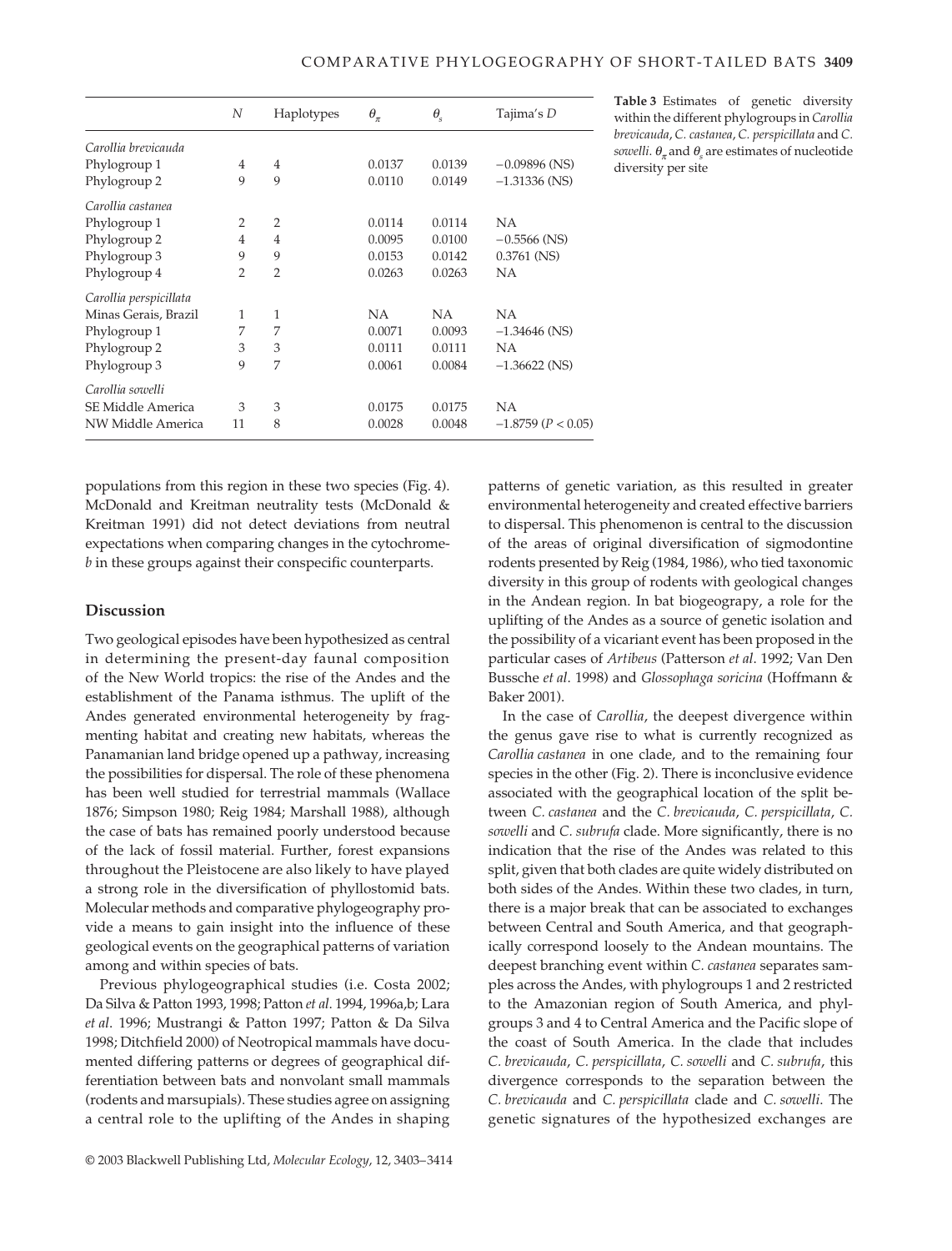relatively deep nodes, which are probably posterior to the uplift of the Panama isthmus.

*C. brevicauda* and *C. perspicillata* have an almost entirely South American distribution; however, the geographical affinity of the ancestor to these two species is probably Central American in origin. Intraspecific variation within *C. brevicauda* and *C. perspicillata* suggest the timing of their arrival and diversification of South America was similar. *C. brevicauda* is found throughout the Amazonian basin on the Atlantic slope of the Andes and the Choco forest over the Pacific slope of the Andes. The deepest split in this species identifies two highly supported phylogroups, which correspond to the Guianas shield and the western portion of the Amazon basin, respectively. This subdivision could be related to changes in vegetation in the Amazonian basin associated with climatic oscillations during the Pleistocene. The available data would suggest the Amazonian basin as the area of original diversification (AOD *sensu* Reig 1986) for this species. Variation within *C. perspicillata* also suggests a South American area of original diversification, probably along the Atlantic coastal forest of Brazil, and a relatively recent entrance and expansion into Central America. This scenario is supported by the paraphyly of South America samples with respect to samples from Central America, and the negative values of estimates of *D* and lack of resolution within the Central American phylogroup. A possibility suggested by Ditchfield (2000) based on different geographical samples from this species.

*C. sowelli* and *C. suburufa* are restricted to Central America, which is probably the area of origin of this clade, and the posterior diversification of *C. brevicauda* and *C. perspicillata* appears to be associated with a subsequent invasion of South America. *C. suburufa* is restricted to the Pacific coast of southern Mexico, Guatemala, Honduras and El Salvador, whereas *C. sowelli* is distributed over most Central America. The deeper nodes within the limited samples of *C. sowelli* from the Costa Rican and Panamanian region suggest an older geographical presence in this area, and a later expansion into the northern portion of its range. Thus, speciation between these two taxa could be related to isolation associated with forest expansion and contraction. The taxonomy of the recently described *C. sowelli* (Baker *et al*. 2002) appears to be worthy of further attention in light of divergence between the phylogroups and the lack of support for its monophyly in ML and BA.

*C. castanea* has the highest level of intraspecific divergence in the genus (Table 2). Genetic divergences among the four phylogroups defined were equal to or greater than any interspecific comparison among the four other species in the genus. It also shows the highest divergence across the Andes in Ecuador, and the deepest split between phylogroups found east of the Andes (7.6%). In addition, in the phylogroup distributed over Central America and western Ecuador there is another deep subdivision that exceeds most interspecific comparisons within *C. brevicauda*, *C. perspicillata* and *C. sowelli*. The magnitude of the genetic differences in the mitochondrial cytochrome-*b* suggests that *C. castanea* represents multiple biological species (Johns & Avise 1998; Avise & Johns 1999; Avise & Walker 1999; Bradley & Baker 2001), in agreement with previous reports of karyologic variation (Baker 1979; Baker & Bleier 1971; Patton & Gardner 1971).

There is evidence for an additional dispersal event within the *brevicauda*, *perspicillata sowelli* and *subrufa* clade, involving the expansion of *C. sowelli* and *C. perspicillata* into northern Central America. This expansion left very similar traces in each species, suggesting a common temporal component. Four features of the patterns of intraspecific variation in samples from this area suggest the timing of the expansion into Guatemala, Honduras and Mexico is recent: (i) it is the only area in which we found shared haplotypes; (ii) there is weak phylogenetic signal to resolve their relationships beyond the bases of the respective phylogroups; (iii) estimates of *D* are negative (Tajima 1989b); and (iv) the agreement between observed mismatch distributions against the ones predicted under the expectations of exponential population growth (Fig. 5). In *C. sowelli* expansion probably occurred from populations in Costa Rica and Panama, whereas in *C. perspicillata* it probably originated in northern South America.

Perhaps the clearest example of the combined role of the Panamanian isthmus and the Andes comes from the phylogeographical relationships of samples from the Pacific slope of South America. In the three species of *Carollia* found over tropical South America, samples from western Ecuador had stronger affinities for Central American samples rather than samples from the Atlantic versant of the Andes in eastern Ecuador (Fig. 3). Moreover, we found an inverse relationship between genetic distances across the Andes and the highest altitude in which *C. brevicauda*, *C. castanea* and *C. perspicillata* have been recorded (Table 4). As the last uplift episode of the northern portion of the Andes is hypothesized to have occurred during the Pliocene between 5 and 2 Mya (Gregory-Wodzicki 2000),

**Table 4** Average uncorrected distances of intraspecific comparisons between populations of *Carollia brevicauda*, *C. castanea* and *C. perspicillata* in Ecuador west of the Andes, and eastern Ecuador and Panama in the first two columns. Highest altitudinal record in the Peruvian Andes from Patterson *et al*. (1996) and Solari *et al*. (2001)

| <b>Species</b>   | W Ecuador vs.<br>Central America | East vs. West<br>Ecuador | Altitude        |
|------------------|----------------------------------|--------------------------|-----------------|
| C. brevicauda    | $0.60\%$                         | 1.1%                     | 1700 m          |
| C. castanea      | 2.66%                            | 7.8%                     | $900 \text{ m}$ |
| C. perspicillata | 0.01%                            | 1.8%                     | 1300 m          |

© 2003 Blackwell Publishing Ltd, *Molecular Ecology*, 12, 3403–3414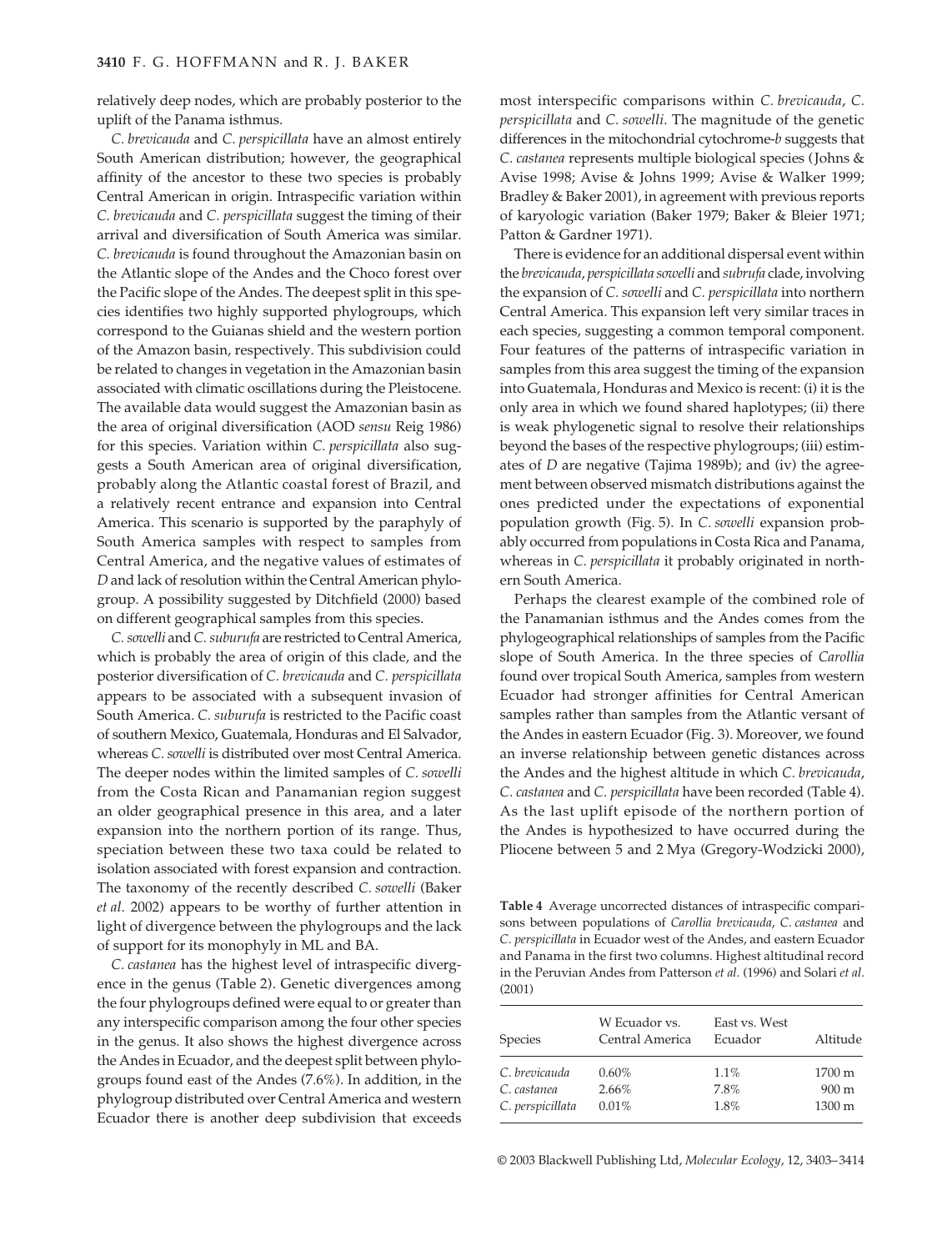we would expect relatively deep nodes as its signature. The depth of the nodes leading to representative of *Carollia* present in western Ecuador is therefore more compatible with a dispersal scenario than with a vicariant one, with a probable recent entrance into the Pacific versant of the Andes from tropical Central America.

## **Conclusion**

Our results are similar to the general pattern described by Ditchfield (2000). *Carollia brevicauda*, *C. perspicillata* and *C. sowelli* present a high percentage of unique haplotypes (ranging from 66 to 100%) and low levels of intraspecific variation. *C. castanea* deserves further study, as the magnitude of divergence among geographical subdivisions are similar to interspecific comparisons among the other four species in the genus, and probably indicate that *C. castanea* represents several biological species. Intraspecific variation within *C. brevicauda* and *C. perspicillata* suggest a diversification in South America at a similar time but along different areas. The observation that the only area where we have found shared haplotypes is among samples of *C. perspicillata* and *C. sowelli* from the northern portion of Central America (Guatemala, Honduras and southern Mexico), in addition to the star-like phylogenies, negative estimates of *D*, and mismatch distributions support an expansion into this area in a geologically recent time.

Our reconstruction of diversification within this genus demonstrates that migration across the Panamanian isthmus has been a strong determinant in bat biogeography, as already shown for terrestrial mammals (Wallace 1876; Simpson 1980; Reig 1984; Marshall 1988). The Andes have also been a strong biogeographical agent in these bats. In agreement with Koopman's views (Koopman 1976, 1978, 1982), variation across the Andes is also congruent in *C. brevicauda*, *C. castanea* and *C. perspicillata*, with a close relationship between western South America and Central America, as in birds and fish (Bates *et al*. 1998, 1999; Cracraft & Prum 1988; Bermingham & Martin 1998; Marks *et al*. 2002). Furthermore, all evidence favours a dispersal scenario into western South America rather than a vicariant one.

In summary, the similarities across species found in the pattern of variation relative to the Ecuadorian Andes in *C. brevicauda*, *C. castanea* and *C. perspicillata*, the similar degree of diversification of *C. brevicauda* and *C. perspicillata* in South America, and of *C. perspicillata* and *C. sowelli* in northern Central America indicate a common historical explanation for the similarities. In the three cases there seems to be a common temporal and geographical component in these dispersal events. Aside from these similarities, each species presents a unique pattern of intraspecific geographical breaks in each species and variation in time and magnitude of divergence. These differences document

© 2003 Blackwell Publishing Ltd, *Molecular Ecology*, 12, 3403–3414

that multiple factors (such as, but not limited to, geographical variation, habitat change and karyotypic variation) are required to explain the speciation and genetic differentiation within the morphologically similar monophyletic assemblage referred to *Carollia*. This implies that caution should be exercised when extrapolating cause and effect to the patterns and processes shaping variation among closely related species.

# **Acknowledgements**

We thank R. Chesser, E. Lessa, H. Mantilla, M. Matocq, N. Monks, G. Ortí, D. Parish, D. Ray, S. Solari, R. Strauss and J. Wickliffe for their comments. James N. Sowell provided funding for the collection of specimens in Honduras and Ecuador. Tissue loans were provided by C. Cicero and J. Patton from the Museum of Vertebrate Zoology (Berkeley, CA), T. Yates and C. Parmenter from the Museum of Southwestern Biology (Albuquerque, NM), R. Monk and H. Garner from the Natural Science Research Laboratory at Texas Tech University, M. Engstrom and B. Lim from the Royal Ontario Museum (Ontario, Canada) and B. Patterson from the Field Museum of Natural History (Chicago, IL). Supported by a Biological Database grant from Texas Tech University.

#### **References**

- Arbogast BS, Kenagy GJ (2001) Comparative phylogeography as an integrative approach in biogeography. *Journal of Biogeography*, **28**, 819–825.
- Avise JC (2000) *Phylogeography: The History and Formation of Species*. Harvard University Press, Cambridge, MA.
- Avise JC, Arnold J, Ball RM *et al.*(1987) Intraspecific phylogeography: the mitochondrial DNA bridge between population genetics and systematics. *Annual Review of Ecology and Systematics*, **18**, 489–522.
- Avise JC, Johns GC (1999) Proposal for a standardized temporal scheme of biological classification for extant species. *Proceedings of the National Academy of Sciences of the USA*, **96**, 7358–7363.
- Avise JC, Walker D (1999) Species realities and numbers in sexual vertebrates: perspectives from an asexually transmitted genome. *Proceedings of the National Academy of Sciences of the USA*, **96**, 992– 995.
- Baker RJ (1979) Karyology. In: *Biology of the Bats of the New World Family Phyllostomatidae Part III* (eds Baker RJ, Jones JK, Carter DC). *Special Publications, The Museum, Texas Tech University*, 16, 107–155.
- Baker RJ, Bleier WJ (1971) Karyotypes of bats of the subfamily Carolliinae (Mammalia: Phyllostomidae) and their evolutionary implications. *Experientia*, **27**, 220.
- Baker RJ, Solari S, Hoffmann FG (2002) A new Central American species from the *Carollia brevicauda*. *Occasional Papers of the Museum of Texas Tech University*, **217**, 1–16.
- Bates JM, Hackett SJ, Cracraft J (1998) Area relationships in the Neotropical lowlands: and hypothesis based on raw distributions of passerine birds. *Journal of Biogeography*, **25**, 783–793.
- Bates JM, Hackett SJ, Goerck JM (1999) High levels of mitochondrial differentiation in two lineages of antbirds (*Drymophila* and *Hypocnemis*). *Auk*, **116**, 1039–1106.
- Bermingham E, Martin AP (1998) Comparative mtDNA phylogeography of neotropical freshwater fishes: testing shared history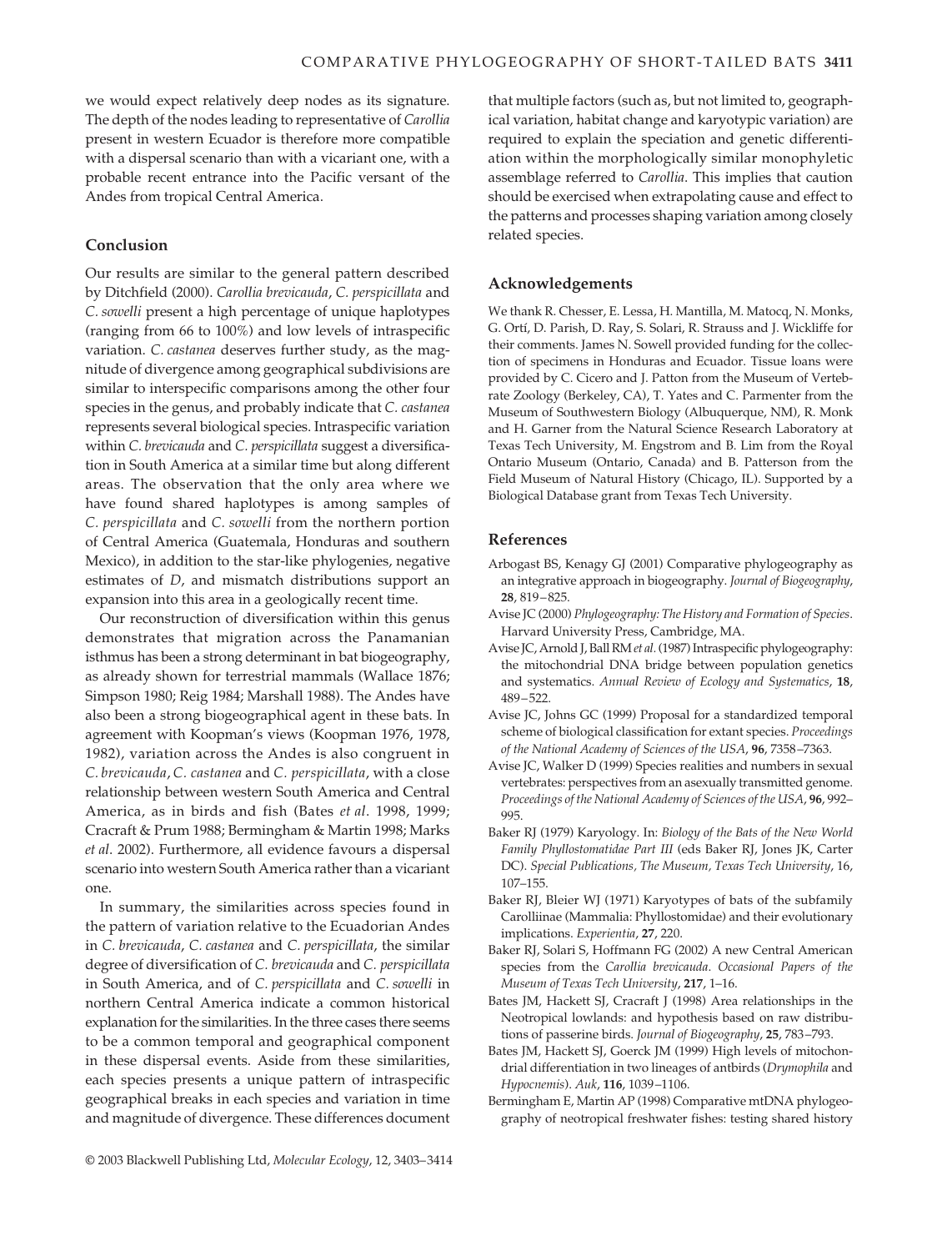#### 3412 F. G. HOFFMANN and R. J. BAKER

to infer the evolutionary landscape of lower Central America. *Molecular Ecology*, **7**, 499–517.

- Bermingham E, Moritz C (1998) Comparative phylogeography: concepts and applications. *Molecular Ecology*, **7**, 367–369.
- Bradley RD, Baker RJ (2001) A test of the genetic species concept: cytochrome*-b* sequences and mammals. *Journal of Mammalogy*, **82**, 960–973.
- Costa LP (2002) The historical bridge between the Amazon and the Atlantic Forest of Brazil: a study of molecular phylogeography with small mammals. *Journal of Biogeography*, **30**, 71–86.
- Cracraft J, Prum RO (1988) Patterns and processes of diversification: speciation and historical congruence in some Neotropical birds. *Evolution*, **42**, 603–620.
- Da Silva MN, Patton JL (1993) Amazonian phylogeography: mtDNA sequence variation in arboreal echimyid rodents (Caviomorpha). *Molecular Phylogenetics and Evolution*, **2**, 243–255.
- Da Silva MN, Patton JL (1998) Molecular phylogeography and the evolution and conservation of Amazonian mammals. *Molecular Ecology*, **7**, 475–486.
- Ditchfield AD (2000) The comparative phylogeography of Neotropical mammals: patterns of intraspecific mitochondrial DNA variation among bats contrasted to nonvolant small mammals. *Molecular Ecology*, **9**, 1307–1318.
- Ditchfield AD, Burns K (1998) DNA sequences reveal phylogeographic similarities of Neotropical birds and bats. *Journal of Comparative Biology*, **3**, 165–170.
- Excoffier L, Smouse PE, Quattro JM (1992) Analysis of molecular variance inferred from metric distances among DNA haplotypes: application to human mitochondrial DNA restriction data. *Genetics*, **131**, 479–491.
- Felsenstein J (1985) Confidence limits on phylogenies: an approach using the bootstrap. *Evolution*, **39**, 783–791.
- Fleming TH (1988) *The Short-Tailed Fruit Bat: A Study in Plant– Animal Interactions*. University of Chicago Press, Chicago.
- Gregory-Wodzicki KM (2000) Uplift history of the central and northern Andes: a review. *Geological Society of America Bulletin*, **112**, 1091–1105.
- Hoffmann FG, Baker RJ (2001) Systematics of the bats of the genus *Glossophaga* (Chiroptera: Phyllostomidae) based on cytochrome*b*. *Journal of Mammalogy*, **82**, 1092–1101.
- Hudson RR, Slatkin M, Maddison WP (1992) Estimation of levels of gene flow from DNA sequence data. *Genetics*, **132**, 583–589.
- Huelsenbeck JP, Ronquist F (2001) MrBayes: Bayesian inference of phylogenetic trees. *Bioinformatics*, **17**, 754–755.
- Johns GC, Avise JC (1998) A comparative summary of genetic distances in the vertebrates from the mitochondrial cytochrome*-b* gene. *Molecular Biology and Evolution*, **15**, 1481–1490.
- Kishino H, Hasegawa M (1989) Evaluation of the maximum likelihood estimate of the evolutionary tree topologies from DNA sequence data, and the branching order in Hominoidea. *Journal of Molecular Evolution*, **29**, 170–179.
- Koopman KF (1976) Zoogeography. In: *Biology of Bats of the Family Phyllostomatidae Part I* (eds Baker RJ, Knox Jones J, Carter DC). *Special Publications, The Museum, Texas Tech University*, 10, 39– 47.
- Koopman KF (1978) Zoogeography of Peruvian bats with special emphasis on the role of the Andes. *American Museum Novitates*, **2651**, 1–33.
- Koopman KF (1982) Biogegraphy of bats of South America. In: *Mammalian Biology in South America* (eds Mares MA, Genoways HH). *Special Publications Series, Pymatuning Laboratory of Ecology, University of Pittsburgh*, 6, 237–302.
- Lara MC, Patton JL, Da Silva MN (1996) The simultaneous diversification of South American echimyid rodents (Hystricognathi) based on complete cytochrome*-b* sequences. *Molecular Phylogenetics and Evolution*, **5**, 403–413.
- Lim BK, Engstrom MD (1998) Phylogeny of neotropical shorttailed fruit bats, *Carollia spp.* Phylogenetic analysis of restriction site variation in mtDNA. In: *Bat Biology and Conservation* (eds Kunz TH, Racey PA), pp. 43–58. Smithsonian Institution Press, Washington, DC.
- Longmire JL, Maltbie M, Baker RJ (1997) Use of 'lysis buffer' in DNA isolation and its implication for museum collections. *Occasional Papers, The Museum, Texas Tech University*, **163**, 1–3.
- Maniatis T, Fritsch EF, Sambrock J (1992) *Molecular Cloning A Laboratory Manual*. Cold Spring Harbor Laboratory Press, New York.
- Marks DB, Hackett SJ, Capparella AP (2002) Historical relationships among Neotropical lowland forest areas of endemism as determined by mitochondrial DNA sequence variation within the wedge-billed woodcreeper (Aves: Dendrocolaptidae: *Glyphorynchus spirurus*). *Molecular Phylogenetics and Evolution*, **24**, 153–167.
- Marshall LG (1988) Land mammals and the Great American Interchange. *American Scientist*, **76**, 380–388.
- McDonald JH, Kreitman M (1991) Adaptive protein evolution at the *Adh* locus in *Drosophila*. *Nature*, **351**, 652–654.
- McLellan LJ (1984) A morphometric analysis of *Carollia* (Chiroptera: Phyllostomidae). *American Museum Novitates*, **2971**, 1–35.
- Miller SA, Dikes DD, Polesky HF (1988) A simple 'salting out' procedure for extracting DNA for human nucleated cells. *Nucleic Acids Research*, **16**, 215.
- Mustrangi MA, Patton JL (1997) Phylogeography and systematics of the slender mouse opossum *Marmosops*. *University of California Publications Zoology*, **130**, 1–86.
- Owen JG, Schmidly DJ, Davis WB (1984) A morphometric analysis of three species of *Carollia* (Chiroptera: Glossophaginae) from Middle America. *Mammalia*, **48**, 85–93.
- Patterson BD, Pacheco V, Ashley MV (1992) On the origin of the western slope region of endemism: systematics of fig-eating bats, genus *Artibeus*. *Memorias Del Museo de Historia Natural (Lima)*, **21**, 189–205.
- Patterson BD, Pacheco V, Solari S (1996) Distribution of bats along an elevational gradient in the Andes of southeastern Peru. *Journal of Zoology*, **240**, 637–658.
- Patton JL, Da Silva MNF (1998) Rivers, refuges, and ridges: the geography of speciation of Amazonian mammals. In: *Endless Forms: Species and Speciation* (eds Howard DJ, Berlocher SH), pp. 202–213. Oxford University Press, New York.
- Patton JL, Da Silva MN, Malcolm JR (1994) Gene genealogy and differentiation among arboreal spiny rats (Rodentia: Echimyidae) of the Amazon basin: a test of the riverine barrier hypothesis. *Evolution*, **48**, 1314–1323.
- Patton JL, Da Silva MN, Malcolm JR (1996a) Hierarchical genetic structure and gene flow in three sympatric species of Amazonian rodents. *Molecular Ecology*, **5**, 229–238.
- Patton JC, Gardner AL (1971) Parallel evolution of multiple sexchromosome systems in the phyllostomid bats, *Carollia* and *Choeroniscus*. *Experientia*, **27**, 105.
- Patton JL, Reis SFD, Da Silva MNF (1996b) Relationships among didelphid marsupials based on sequence variation in the mitochondrial cytochrome*-b* gene. *Journal of Mammalian Evolution*, **3**, 3–29.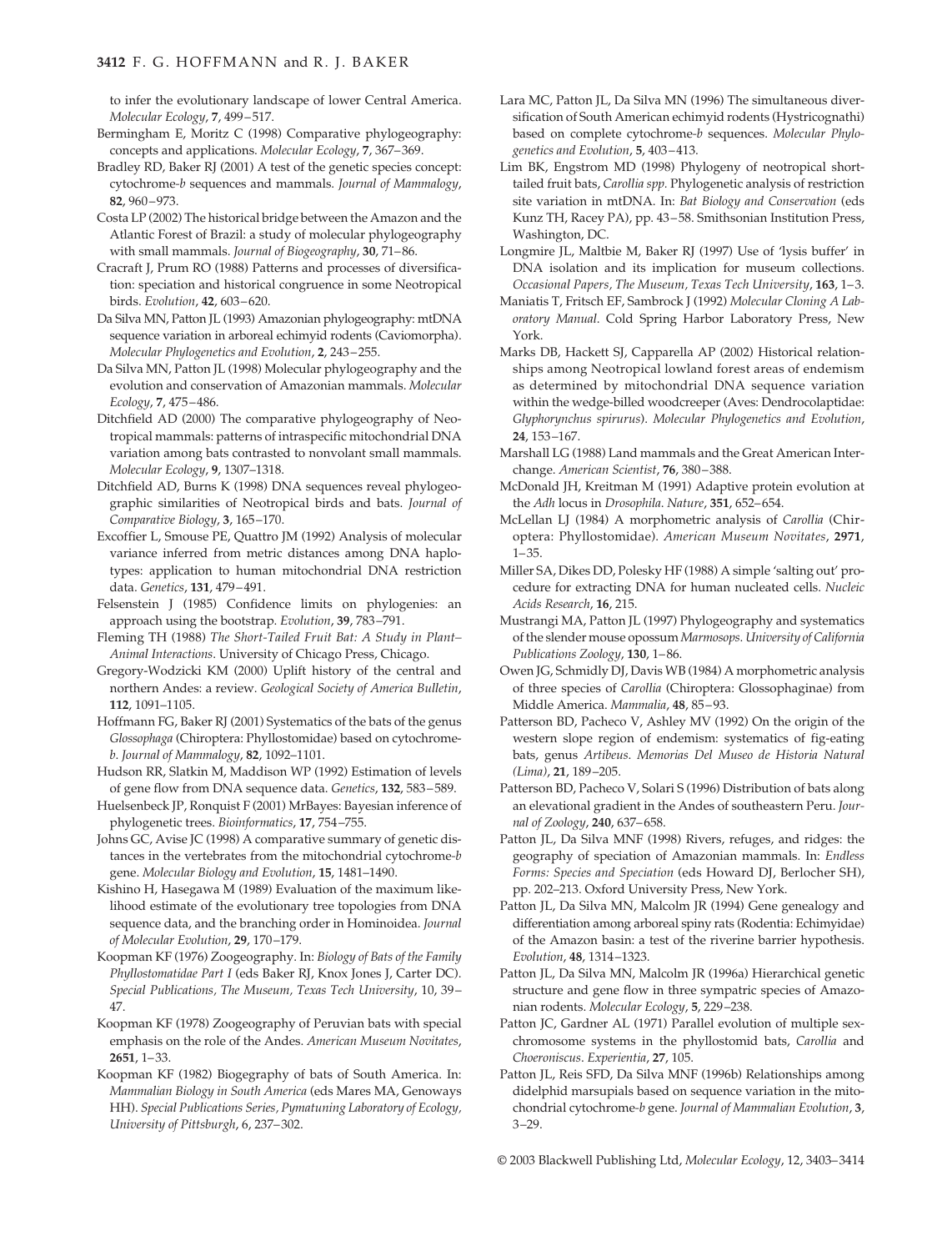- Patton JL, Smith MF (1992) mtDNA phylogeny of Andean mice: a test of diversification across ecological gradients. *Evolution*, **46**, 174–183.
- Pine RH (1972) The bats of the genus *Carollia*. *Technical Monograph, Texas Agricultural Experimental Station, Texas A & M University*, **8**, 1–125.
- Posada D, Crandall KA (1998) MODELTEST: testing the model of DNA substitution. *Bioinformatics*, **14**, 817–818.
- Reig OA (1984) Distribução geográfica e historia evolutiva dos roedores muroideso sulamericanos (Cricetidae: Sigmodontinae). *Revista Brasileira Du Genética*, **7**, 333–365.
- Reig OA (1986) Diversity patterns and differentiation of high Andean rodents. In: *High Altitude Tropical Biogeography* (eds Vuilleumier F, Monasterio M), pp. 404–439. Oxford University Press, New York.
- Rodriguez F, Oliver JL, Marin A, Medina JR (1990) The general stochastic model of nucleotide substitution. *Journal of Theoretical Biology*, **142**, 485–501.
- Rozas J, Rozas R (1999) DNASP, Version 3: an integrated program for molecular population and molecular evolution analysis. *Bioinformatics*, **15**, 174–175.
- Saitou N, Nei M (1987) The neighbor-joining method: a new method for reconstructing phylogenetic trees. *Molecular Biology and Evolution*, **4**, 406–425.
- Schneider S, Roesli D, Excoffier L (2001) *ARLEQUIN Ver 2001*. *A Software for Population Genetics Data Analysis*. Genetics and Biometry Laboratory, University of Geneva, Switzerland.
- Shimodaira H, Hasegawa H (1999) Multiple comparisons of log-likelihoods with applications to phylogenetic inference. *Molecular Biology and Evolution*, **16**, 1114–1116.
- Simpson GG (1980) *Splendid Isolation: The Curious History of South American Mammals*. Yale University Press, New Haven, CT.
- Slatkin M, Hudson RR (1991) Pairwise comparisons of mitochondrial DNA sequences in stable and exponentially growing populations. *Genetics*, **129**, 555–562.
- Smith MF, Patton JL (1991) Variation in mitochondrial cytochrome*b* sequence in natural populations of South American akodontine rodents. *Molecular Biology and Evolution*, **8**, 85–103.
- Solari S, Vivar E, Velazco PM, Rodriguez JJ (2001) Small mammals of the southern Vilcabamba region, Peru. In: *Biological Social Assessments of the Cordillera de Vilcabamba, Peru* (eds Alonso LA, Alonso A, Schulenberg TS, Dallmeier F), pp. 110–116. RAP Working Papers 12 & SI/MAB Series 6. Conservation International, Washington, DC.
- Swofford DL (1999) *PAUP*\*. *Phylogenetic Analysis Using Parsimony (\*and Other Methods), Version 4.0b 10*. Sinauer Associates, Sunderland, MA.
- Tajima F (1989a) Statistical method for testing the neutral mutation hypothesis by DNA polymorphism. *Genetics*, **123**, 585–595.
- Tajima F (1989b) The effect of change in population size on DNA polymorphism. *Genetics*, **123**, 597–601.
- Van Den Bussche RA, Hudgeons JL, Baker RJ (1998) Phylogenetic accuracy, stability, and congruence: relationships within and among the New World bat genera *Artibeus*, *Dermanura*, and *Koopmania*. In: *Bat Biology and Conservation* (eds Kunz TH, Racey PA), pp. 59–71. Smithsonian Institution Press, Washington, DC.
- Wallace AR (1876) *The Geographical Distribution of Animals*. Harper, New York.
- Wright AJ, Van Den Bussche RA, Lim BK, Engstrom MD, Baker RJ (1999) Systematics of the genera *Carollia* and *Rhinophylla* based on the cytochrome*-b* gene. *Journal of Mammalogy*, **80**, 1202–1218.

This work was part of F. G. Hoffmann's dissertation carried out under R. J. Baker's supervision at Texas Tech University. R. J. Baker's lab has been studying the biogeography, systematics, taxonomy, and evolutionary biology of phyllostomid bats for over 35 years.